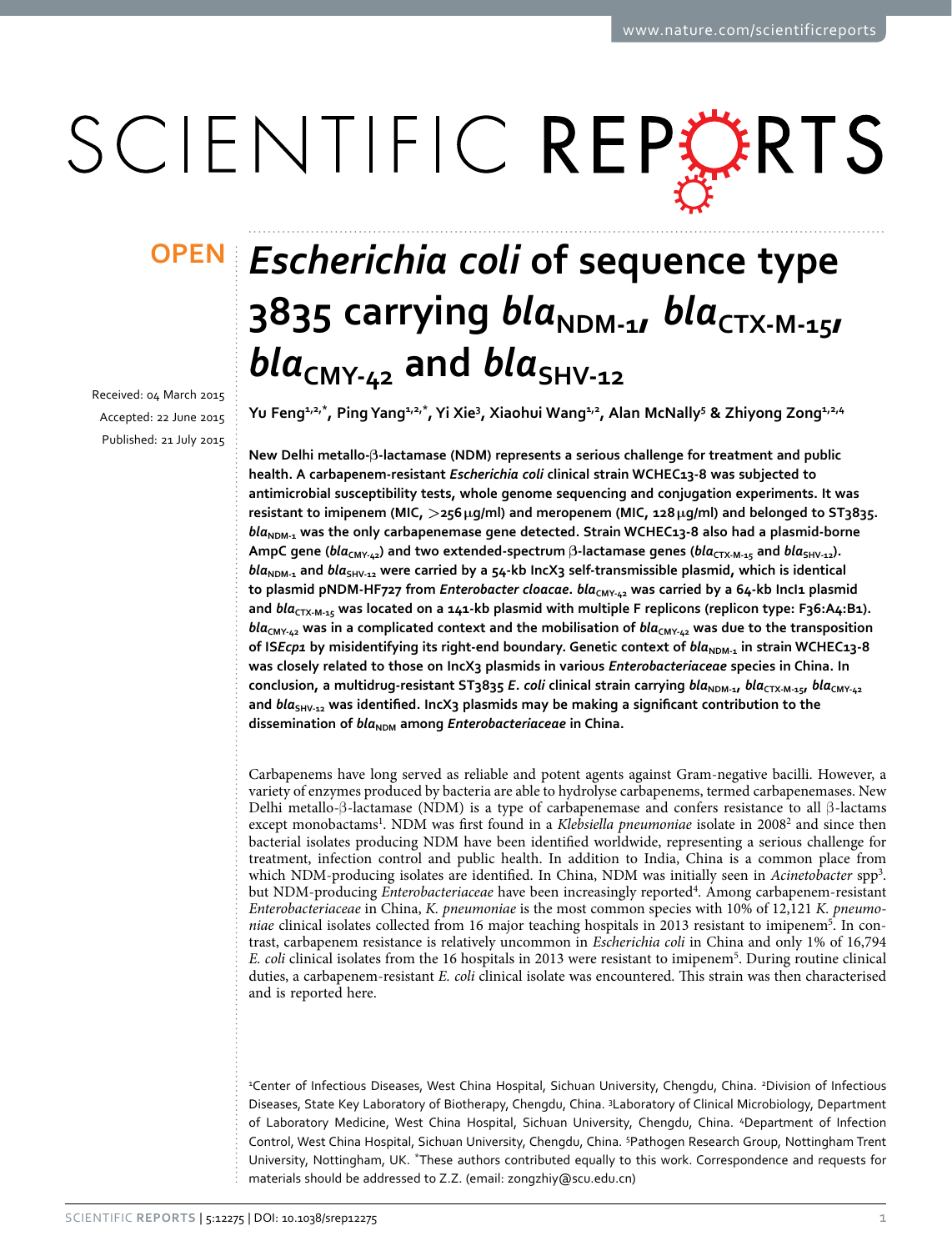#### **Results and Discussion**

Clinical strain WCHEC13-8 was recovered on November 2012. This strain was identified as *E. coli* and was resistant to imipenem (Minimum inhibitory concentration  $[MICs]$ ,  $>$ 256 $\mu$ g/ml), meropenem (MIC, 128μg/ml), ceftazidime (MIC, >256μg/ml), ciprofloxacin (MIC, 256μg/ml) but was intermediate to amikacin (MIC,  $32\mu\text{g/ml}$ ) determined by the microdilution method. It was also resistant to ampicillin-sulbactam, aztreonam, cefazolin, cefepime, cefotaxime, cefoxitin, ceftriaxone, gentamicin, piperacillin-tazobactam, tobramycin and trimethoprim-sulphamethoxazole determined by Vitek II.  $bla<sub>NDM</sub>$  was the only carbapenemase-encoding gene that was detected and sequencing the complete coding sequence of the gene revealed that it was  $bla_{\text{NDM-1}}$ .

Strain WCHEC13-8 was subjected to whole genome sequencing on the Illumina HiSeq platform. A total of 7,149,960 reads and 643,496,400 bases were obtained from the genome sequencing with a 49.8% GC content. Reads were assembled to 268 contigs that were  $\geq$  500 bp in length (N50 metric, 118,912 bp) and contained 5,145,308bp nucleotides. To identify whether strain WCHEC13-8 had any new genes or not, its genome sequence was compared to other *E. coli* genome sequences including 83 complete and 2,159 draft genomes available in GenBank. Despite comparing with such a large number of *E. coli* genomes, the strain still had three unique genes that were located on contigs belonging to the chromosome. Two of the three genes were clustered together and resided in the centre of a 149-kb large contig, which was part of the chromosome as it shows significant identity (74% coverage and 97% identity) with the chromosome of *E. coli* strain E2348/69 (GenBank accession number FM18568) identified using the BLAST program. The two novel genes encoded hypothetical proteins with 420 and 346 amino acids, respectively. Unfortunately, the function of the two hypothetical proteins were not able to be predicted using both Protein BLAST and InterProScan programs. The remaining unique gene was 2,976 bp on a small 3,322bp contig and contained both an endonuclease/exonuclease/phosphatase and a reverse transcriptase domain identified using the InterProScan program.

Strain WCHEC13-8 belonged to the phylogenetic group A and a new Sequence type (ST), ST3835 (*adk*-*fumC*-*gyrB*-*icd*-*mdh*-*purA*-*recA* allele numbers, 10-4-4-411-8-13-73). Multiple ST3835 isolates have been found in Korea in 2013, which is later than strain WCHEC13-8 ([http://mlst.warwick.ac.uk/mlst/](http://mlst.warwick.ac.uk/mlst/dbs/Ecoli) [dbs/Ecoli](http://mlst.warwick.ac.uk/mlst/dbs/Ecoli)). ST3835 has a single allele different from ST1284 (10-4-4-8-8-13-73) and ST3835 *E. coli* has been recovered from a human in Spain and from a dog in Germany [\(http://mlst.warwick.ac.uk/mlst/dbs/](http://mlst.warwick.ac.uk/mlst/dbs/Ecoli) [Ecoli\)](http://mlst.warwick.ac.uk/mlst/dbs/Ecoli). ST3835 belongs to the ST10 complex. Besides ST3835, STs belonging to the ST10 complex (ST40, ST167, ST205, ST744 and ST1237), ST88 complex (ST224 and ST410), ST101 complex (ST101) or ST361 complex (ST361) have been found to carry  $bla_{NDM-1}$  in China<sup>[4,](#page-6-1)6-9</sup>. The diversity of clonal background of *E. coli* carrying  $bla_{NDM-1}$  suggests that the dissemination of  $bla_{NDM-1}$  in China was unlikely to be mainly mediated by a particular strain.

In addition to  $bla_{NDM-1}$ , strain WCHEC13-8 had other resistance genes including  $bla_{CTX-M-15}$  (an extended-spectrum β-lactamase [ESBL] which is globally distributed), *bla*<sub>SHV-12</sub> (an ESBL gene), *bla*<sub>CMY-42</sub> (a plasmid-borne AmpC cephalosporinase gene), *bla*<sub>OXA-1</sub> (a non-ESBL oxacillinase gene), *bla*<sub>ampC</sub> (a chromosome-based AmpC gene), *aac(6′)-Ib*-cr (encoding an aminoglycoside acetyltransferase with low-level activity against fluoroquinolones), *aac(3)-II* (encoding an aminoglycoside acetyltransferase), *mph* (encoding macrolide 2′-phosphotransferase I) and *tetB* (conferring resistance to tetracycline). Of note, CMY-42, the AmpC enzyme encoded by *bla*<sub>CMY-42</sub>, differs from CMY-2 by a single amino acid substitution, i.e. Ser for Val at Ambler's position 211<sup>10</sup>. The co-existence of *bla*<sub>NDM-1</sub>, *bla*<sub>CMY-42</sub>, *bla*<sub>CTX-M-15</sub> and *bla*<sub>SHV-12</sub>, all of which encode a β-lactamase with the ability to hydrolyse broad-spectrum cephalosporins, in a single isolate has not been reported before. The co-presence of  $bla_{NDM-1}$ ,  $bla_{CMY-42}$  and  $bla_{CTX-M-15}$  has been found in an *E. coli* of ST101 from a two-year-old child who had recently travelled to India<sup>11</sup>, while two *E. coli* isolates of ST1[6](#page-6-3)7 in China have been found carrying  $bla_{\text{NDM-1}}$ ,  $bla_{\text{CMY-42}}$  and  $bla_{\text{CTX-M-14}}^6$ . In addition, *bla*<sub>CMY-42</sub> has also been found in two *E. coli* isolates from a river in India (GenBank accession numbers KJ661335 and KJ661336) and one from a surgical wound at a university hospital in Germany<sup>[10](#page-6-4)</sup>, but STs of the three *E. coli* isolates have not been reported. Of note, a report from Egypt also claimed that  $bla_{CMY-42}$  has been detected in 8 *E. coli* isolates<sup>12</sup>, but the gene detected was 99% similar to  $bla_{CMY-42}$  and the amino acid sequence of CMY was not available for analysis. Therefore, It remains unclear whether these Egyptian isolates carried *bla*<sub>CMY-42</sub> or another variant.

Strain WCHEC13-8 had three plasmids, which were approximately 50, 60 and 140 kb in size, as revealed by S1 nuclease pulse-field gel electrophoresis (S1-PFGE). The three plasmids were completely circularised using PCR and Sanger sequencing.  $bla_{NDM-1}$  and  $bla_{SHV-12}$  were carried by a 54-kb plasmid, assigned pNDM1\_EC8 here, of the IncX3 group.  $bla_{\text{CMY-42}}$  was located on a 64-kb IncI1 plasmid, assigned pCMY42\_EC8 here, while *bla*<sub>CTX-M-15</sub> was carried by a 141-kb IncF plasmid, assigned pCTXM15\_EC8.

pCTXM15\_EC8 contained multiple F replicons including one FIA, one FIB and two FII replicons. Based on the replicon sequence typing (RST) for IncF plasmids<sup>13</sup>, the replicon types of pCTXM15\_EC8 were F36:A4:B1 (FII 36, FIA 4 and FIB 1) with both FII replicons belonging to the same type. The F36:A4:B1 type has also been seen in plasmid p6409-151.583kb (GenBank accession number CP010372), which was recovered from an *E. coli* strain in Colombia. However, p6409-151.583 kb has an additional F31 type FII replicon and does not carry *bla<sub>CTX-M</sub>*. Furthermore, the link between pCTXM15\_EC8 and p6409-151.583 kb could not be established and the origin of pCTXM15\_EC8 remains unknown.

pCMY42\_EC8 harboured four of the five loci used for the IncI1 plasmid MLST scheme<sup>14</sup>. The four loci and their allele numbers were *repI1* (IncI1 replicon) 4, ardA (alleviation of restriction of DNA) 5,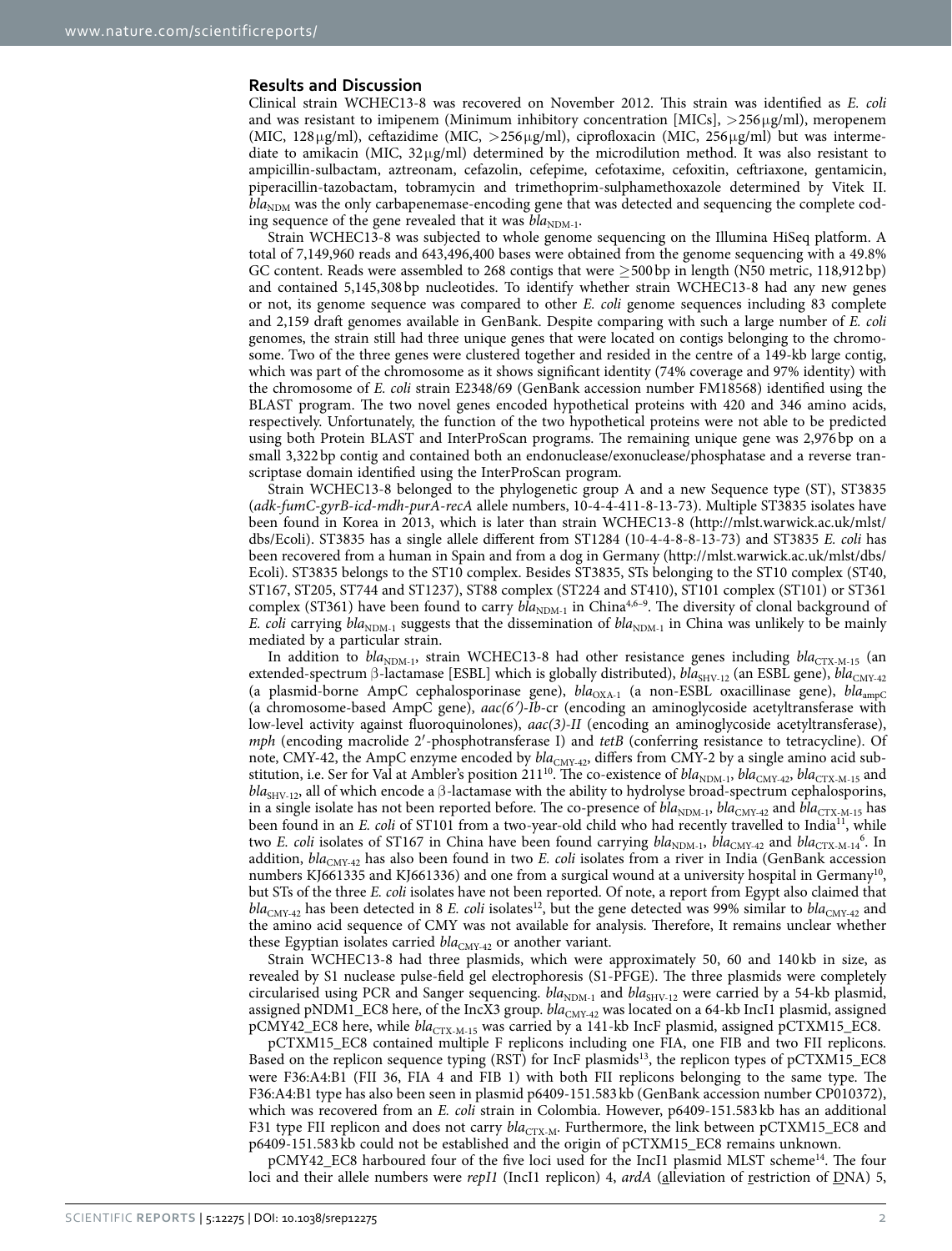*trbA* (a gene essential for conjugative transfer) 15 and *pilL* (a pili gene) 3. The *sogS* (suppressor of *dnaG* mutation) locus was absent from pCMY42\_EC8 and therefore no ST could be assigned. Nonetheless, pCMY42\_EC8 was closely related to ST55 (*repI1*-*ardA*-*trbA*-*sogS-pilL* alleles 4-5-15-11-3) and ST141  $(4-5-15-4-3)$ . Both STs comprise IncI1 plasmids carrying  $bla_{CMY-42}$  found in Taiwan (pubmlst.org/ plasmid).

The genetic context of *bla*<sub>CMY-42</sub> has not been described before. On pCMY42\_EC8, *bla*<sub>CMY-42</sub> is adjacent to the insertion sequence IS*Ecp1*, which was truncated by the insertion of IS*1*, at upstream and a gene encoding outer membrane lipoprotein at downstream (Panel A, [Fig. 1](#page-3-0)). The remaining part of IS*Ecp1* was found 24.7-kb further upstream of  $bla_{\text{CMY-42}}$  and was also truncated by IS1. After carefully examining the flanking sequences of IS*Ecp1* and IS*1*, it became evident that the complex genetic context of *bla*CMY-42 has been formed by the transposition of IS*Ecp1* and the insertion of two copies of IS*1* followed by homologous recombination between the two IS*1* (Panel B, [Fig. 1](#page-3-0)) as explained as below. First, both of the two IS*1* were flanked by a remnant of IS*Ecp1* and a part of the *traB* gene, which is involved in plasmid conjugation. The two remnants of IS*Ecp1* form a complete IS*Ecp1* plus a 9-bp repeat, which abuts the two IS*1* and is characteristic of the insertion of IS*1*. Similarly, the two parts of *traB* make the complete *traB* plus the characteristic 9-bp repeat. It is therefore clear that both IS*Ecp1* and *traB* had been interrupted by the insertion of IS*1* and the subsequent homologous recombination between the two copies of IS*1* could result in the inversion of the intervening region (Panel B, [Fig. 1](#page-3-0)). Second, it has been proven that a single copy of IS*Ecp1* is able to mobilise its downstream genetic components by using alternative sequences as the right-hand inverted repeat (IRR)<sup>15</sup>. By comparing genetic contexts of *bla*<sub>CMY-2</sub> and its variants available in GenBank using BLAST, the same 4 kb element comprising ISEcp1, bla<sub>CMY</sub>, blc (encoding an outermembrane lipoprotein) and *sugE* (encoding a quaternary ammonium compound-resistance protein) has been found on different plasmids but with varied abutting sequences. This element is bounded by a 14bp sequence (AACCAGAAAGTCGA) at one end, which shows some similarity with the left-hand inverted repeat (IRL) of IS*Ecp1* (Panel B, [Fig. 1](#page-3-0)) and might have served as the alternative IRR (IRR2) for IS*Ecp1* to mobilise  $bla_{\text{CMY}}$  to different locations. Indeed, when we put the two remnants of IS*Ecp1* back together, we found that the *finQ* gene (the transcriptional inhibitor of plasmid transfer) has been interrupted by the ISEcp1-bla<sub>CMY-42</sub>-IRR2 region with the presence of 5-bp direct target repeats (DR), which characterises the insertion of IS*Ecp1* (Panel B, Fig. 1). This confirms that the mobilisation of  $bla_{\text{CMY-42}}$ has been mediated by IS*Ecp1* by misidentifying its IRR.

In strain WCHEC13-8,  $bla_{NDM-1}$  was able to be transferred to *E. coli* strain J53, suggesting that  $pNDM1$ EC8 was a self-transmissible plasmid. None of the other resistance genes listed above except *bla*<sub>SHV-12</sub> were co-transferred with  $bla_{\text{NDM-1}}$ . PCR-based replicon typing (PBRT) failed to assign pNDM1\_EC8 to a replicon type as all replicon typing PCR reactions were negative. pNDM1\_EC8 was an IncX3 plasmid and IncX3 has not been integrated into the PBRT scheme. pNDM1\_EC8 is identical to pNDM-HF727 (GenBank accession number KF976405), an IncX3 plasmid carrying *bla*<sub>NDM-1</sub> from an *Enterobacter cloacae* strain in Chin[a9](#page-6-10) .

IncX3 plasmids are narrow-host-range plasmids of *Enterobacteriaceae*[16.](#page-6-11) A few IncX3 plasmids carrying ESBL genes ( $bla_{SHV-11}$  or  $bla_{SHY-12}$ ) and/or carbapenemase genes ( $bla_{RPC-2}$ ,  $bla_{NDM-1}$  or  $bla_{NDM-5}$ ) from various species of *Enterobacteriaceae* in several countries have been completely sequenced<sup>9[,17–21](#page-6-12)</sup>. In particular, IncX3 plasmids carrying *bla*<sub>NDM-1</sub> and *bla*<sub>SHV-12</sub> have been identified in various species of the *Enterobacteriaceae* at multiple locations in China. The completely-sequenced IncX3 plasmids except pKP13d are almost identical in their backbone sequences with less than 9 single nucleotide variations between any two plasmids [\(Fig. 2](#page-4-0)). The remarkable similarity between IncX3 plasmids suggests that a common IncX3 plasmid has spread to different continents, acquired the carbapenemase gene that is prevalent locally, e.g.  $bla_{\text{KPC-2}}$  in USA and  $bla_{\text{NDM-1}}$  in China, and then were transformed as a vehicle mediating the interspecies spread of carbapenemase genes in local settings.

IncX3 plasmids carrying  $bla_{\text{NDM-1}}$  and  $bla_{\text{SHV-12}}$  have also been found in strains causing an outbreak in China<sup>22</sup>. IncX3 plasmids carrying  $bla_{NDM-1}$  and  $bla_{SHV-12}$  have also been found among the *Enterobacteriaceae* in the United Arab Emirates (UAE). Of note, one of the UAE strain was recovered two years earlier than the first Chinese strain that harboured an IncX3 plasmid carrying  $bla_{\text{NDM-1}}$  and *bla*<sub>SHV-12</sub> was isolated. It remains unclear where the exact origin of emergence of IncX3 plasmids carrying *bla*<sub>NDM-1</sub> and *bla*<sub>SHV-12</sub> is. More studies are warranted to characterise the prevalence of IncX3 plasmids in the *Enterobacteriaceae* and to understand the emergence and spread of IncX3 plasmids<sup>23</sup>.

The genetic context of  $bla_{\text{NDM-1}}$  on pNDM1\_EC8 is identical to those on pNDM-HF727 and several other IncX3 plasmids from China. In such a context,  $bla_{NDM-1}$  is adjacent to an IS5-interrupted IS3000-truncated ISAba125 at upstream and is linked with *bla*<sub>SHV-12</sub> at downstream [\(Fig. 3\)](#page-5-2). *bla*<sub>SHV-12</sub> is flanked by IS26, which could form a composite transposon with the potential to mobilise  $bla_{\text{SHV-12}}$  into different locations.

#### **Conclusions**

An ST3835 *E. coli* clinical isolate carrying multiple genes, e.g.  $bla_{NDM-1}$ ,  $bla_{CTX-M-15}$ ,  $bla_{CMY-42}$  and bla<sub>SHV-12</sub>, which are able to confer resistance to broad-spectrum cephalosporins, was identified in China. Carbapenemase gene *bla*<sub>NDM-1</sub> was carried by a self-transmissible IncX3 plasmid in this strain. IncX3 plasmids may have served as a common vehicle mediating the dissemination of  $bla_{\text{NDM}}$  among the *Enterobacteriaceae*. The recently-identified plasmid-born AmpC gene *bla*<sub>CMY-42</sub> was in a complex genetic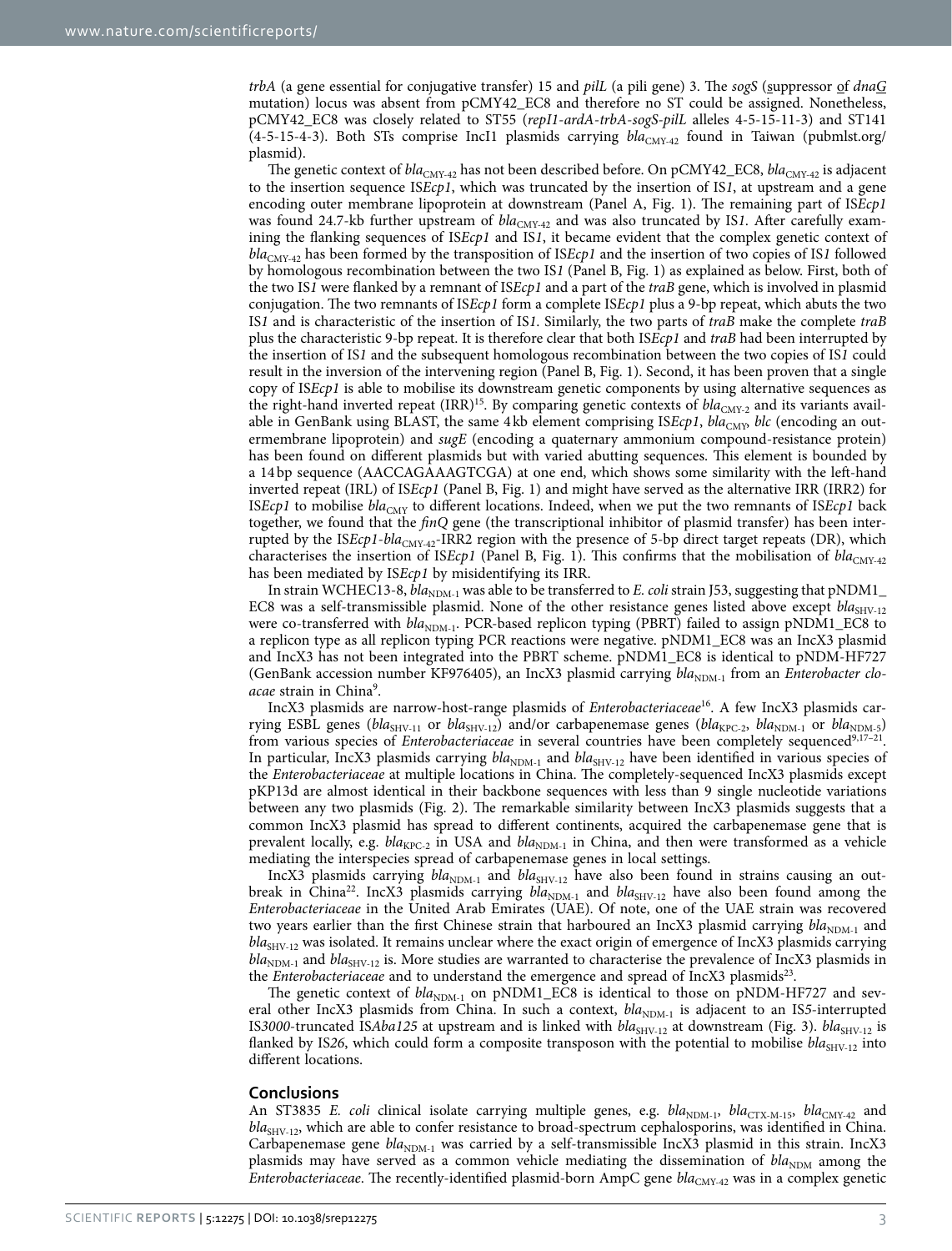

<span id="page-3-0"></span>**Figure 1. Genetic context of**  $bla_{\text{CMY-42}}$  **and its formation on pCMY42\_EC8.** Panel A, The context of  $bla_{\text{CMY-42}}$ . *Δ* and shapes with a forked tail represent truncated genes or insertion sequences. The broken line represents a 27.4kb region between *traC* and *finQ*, which is not scaled. The putative alternative IRR (IRR2) of IS*Ecp1* is depicted as a red pole and the alignment of the IRL of IS*Ecp1* and the IRR2 is shown. IS*Ecp1* and *traB* are both interrupted into two parts. The 9-bp nucleotide repeats belonging to IS*Ecp1* are depicted in blue and those of *traB* are in red, while the 5-bp nucleotide repeats belonging to *finQ* is shown in bold. Panel B, The proposed scheme for the formation of the context of  $bla_{\text{CMY-42}}$ . The IS*Ecp1*-bla<sub>CMY-42</sub>-IRR2 region (structure 1) is inserted into the *finQ* gene of the *traA*-*trbA* region (structure 2) on an IncI1 plasmid and then generates the structure 3 with the 5-bp characteristic DR (GATAA). Two copies of IS*1* (structure 4) are then inserted into *traB* and IS*Ecp1*, respectively, generating the structure 5 with the 9-bp DR (CCGTCAATA for *traB* and CGTTTGAAG for IS*Ecp1*), which is the characteristic of IS*1* insertion. The subsequent homologous recombination between the two copies of IS*1* mediates the inversion (shown by two broken arrows) of the intervening region (grey part) and then forms the context of  $bla_{CMY-42}$  on pCMY42\_EC8 (structure 6).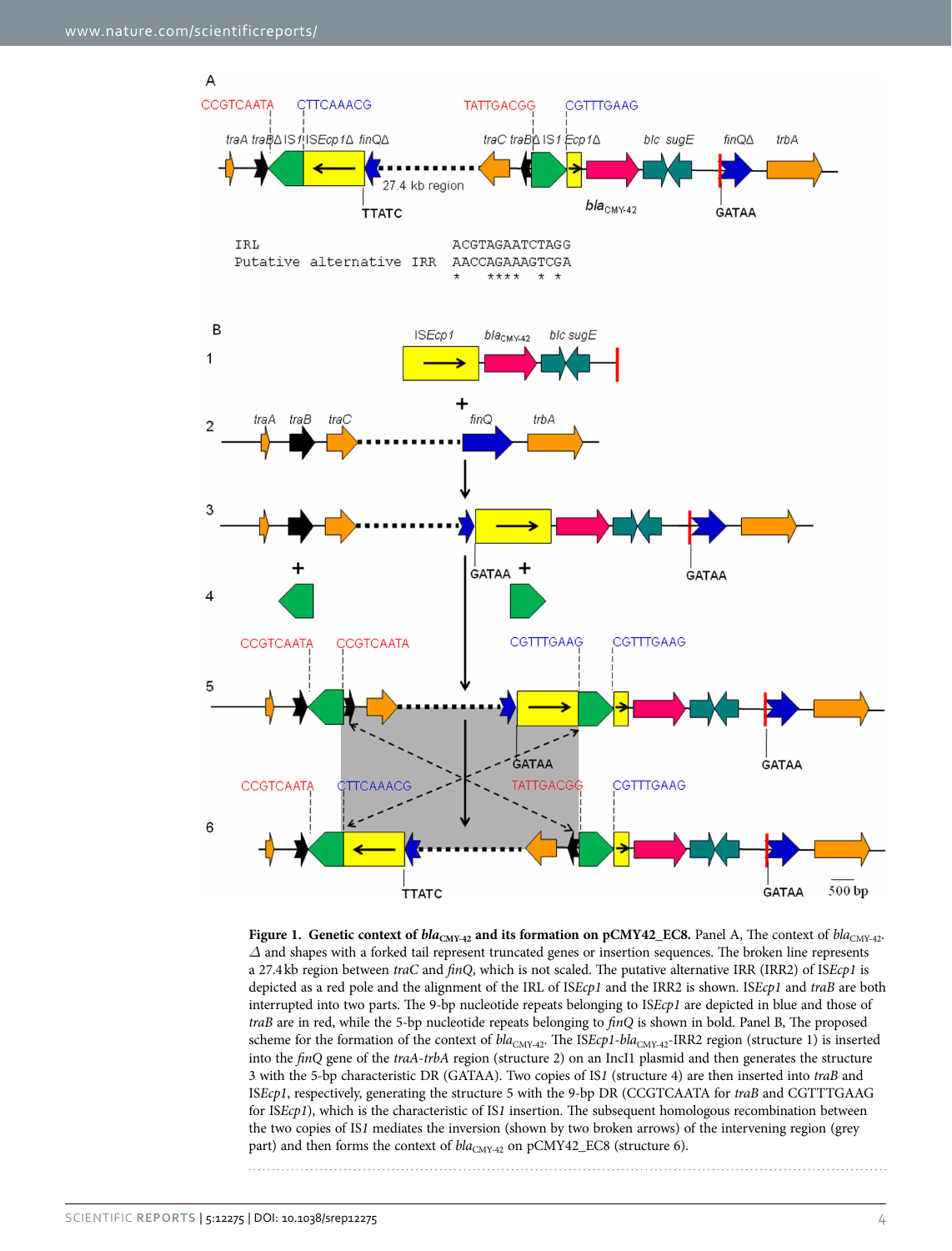

### $0.00002$

<span id="page-4-0"></span>**Figure 2. Phylogenetic trees of IncX3 plasmids.** The trees are generated using MEGA based on the complete sequence of IncX3 plasmids. Panel A, a tree of IncX3 plasmids including pKP13d, which carries *bla*<sub>KPC-2</sub> in a *K. penumoniae* strain from Brazil (GenBank accession number CP003997). pKP13d is distinct from other IncX3 plasmids in sequence. Panel B, a higher resolution tree of IncX3 plasmids excluding pKP13d. The carbapenemase and ESBL genes, the host species, the locations of recovery and the GenBank accession number of each plasmid are shown. For host species, CF refers to *Citrobacter freundii*, EC to *E. coli*, ECL to *E. cloacae*, KP to *K. pneumoniae* and RP to *Raoultella planticola*. The plasmid carrying  $bla_{\text{NDM-1}}$ identified in this study is identical to pNDM-HF727, which is underlined. The GenBank accession number of pNDM5\_0215<sup>17</sup> is not available.

context, which was formed by the transposition of IS*Ecp1* and the insertion of two copies of IS*1* followed by homologous recombination between the two IS*1*.

#### **Material and Methods**

**Strain and** *in vitro* **susceptibility.** Strain WCHEC13-8 was a clinical isolate recovered in West China Hospital of Sichuan University, Chengdu, China. Species identification and *in vitro* susceptibility test were performed using the Vitek II automated system (bioMerieux, Lyon, France). MICs of imipenem, meropenem, amikacin, ceftazidime and ciprofloxacin were also determined using the microdilution broth method followed recommendations of the Clinical Laboratory Standards Institute<sup>24</sup>.

**Detection of carbapenemase-encoding genes.** The strain was screened for acquired carbapenemase-encoding genes *bla*<sub>GES</sub>, *bla*<sub>KPC</sub>, *bla*<sub>IMP</sub>, *bla*<sub>IMP</sub>, *bla*<sub>NDM</sub>, *bla*<sub>OXA-48</sub> and *bla*<sub>VIM</sub> using PCR as described previously<sup>25-28</sup>. The complete coding sequence of *bla*<sub>NDM</sub> was amplified with an additional pair of primers (NDM-up/NDM-dw)[25](#page-6-16) and the amplicon was sequenced in both directions using an ABI 3730xl DNA Analyzer (Applied Biosystems, Foster City, CA, USA) at the Beijing Genomics Institute (Beijing, China).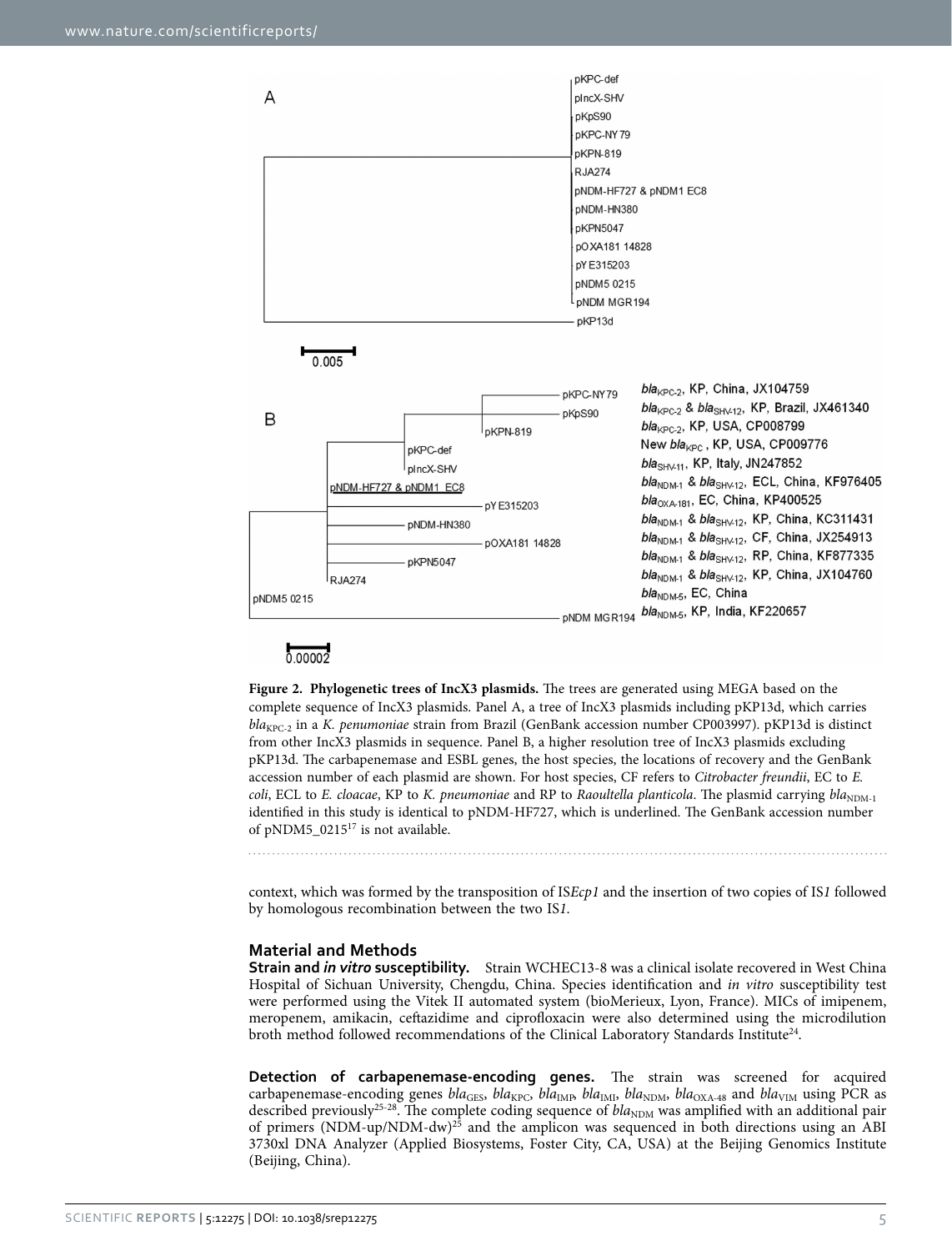

<span id="page-5-2"></span>**Figure 3.** Genetic context of  $bla_{\text{NDM-1}}$  in *E. coli* strain WCHEC13-8 . ISAba125 was interrupted by the insertion of IS5. Genes shown from the left in order are *mpr* (encoding a zinc metalloproteinase), *bla*<sub>NDM-1</sub>, *ble* (mediating bleomycin resistance), *trpF* (encoding a phosphoribosylanthranilate isomerase), *dsbC* (encoding an oxidoreductase), *ctuA1* (encoding an ion tolerant protein), *groL* (encoding a chaperonin subunit), *ygbI* (a putative dehydrogenase gene), a truncated *ygbJ* (a putative DEOR-type transcriptional regulator gene),  $bla<sub>SHV-12</sub>$  and a truncated *umuD* (encoding a mutagenesis protein).

**Genome sequencing and analysis.** Genomic DNA of strain WCHEC13-8 was prepared using QIAamp DNA Mini Kit (Qiagen, Hilden, Germany) and was subjected to whole genome sequencing with a ca.  $140 \times$  coverage using the Hiseq 2500 Sequencer (Illumina, San Diego, CA, USA) following the manufacturer's protocol at the Beijing Genomics Institute. Reads were assembled to contigs using the Spades program<sup>[29](#page-6-17)</sup>. The Prokka program<sup>30</sup> was employed for annotating the genomic sequence. To identify whether this strain had unique genes, its assembled sequence was compared to the complete chromosome sequences of all of the 83 *E. coli* strains with their complete genome available in GenBank using the Gegenees program<sup>31</sup>. Potential unique genes were called using a stringent threshold of a 0.9 or higher score generated by Gegenees and then were confirmed or rejected using the BLAST program ([http://](http://blast.ncbi.nlm.nih.gov) [blast.ncbi.nlm.nih.gov](http://blast.ncbi.nlm.nih.gov)) against the 2,159 draft genomes of *E. coli* (accessed on December 18, 2014) to test whether they were absent from the *E. coli* draft genome database or not. Function of the products encoded by unique genes was predicted using both the Protein BLAST and InterProScan [\(http://www.](http://www.ebi.ac.uk/interpro/) [ebi.ac.uk/interpro/\)](http://www.ebi.ac.uk/interpro/) programs. The plasmids carrying  $bla_{NDM-1}$ ,  $bla_{CNY-42}$  or  $bla_{CTX-M-15}$  were completely circularised in sequence with intervals between contigs being filled by PCR with primers designed based on available sequences and Sanger sequencing.

**Strain typing.** Phylogenetic group (A, B1, B2 and D) typing was performed as described previously<sup>[32](#page-6-20)</sup>. Strain WCHEC13-8 was assigned to a ST using the assembled genomic sequence to query the seven alleles of the multi-locus sequence typing scheme for *E. coli* (<http://mlst.warwick.ac.uk/mlst/dbs/Ecoli>)[33](#page-6-21). Clonal complexes were assigned according to the founder ST identified using eBURST.

**Mating experiments and plasmid typing.** Conjugation experiment was carried out in broth using azide-resistant *E. coli* strain J53 as the recipient. Transconjugants were selected on plates containing 4 μg/ml meropenem plus 150μg/ml sodium azide. The presence of *bla*<sub>NDM</sub> in transconjugants was confirmed using PCR and ERIC-PCR was used for further distinguishing transconjugants from the donor strain. Plasmid DNA that was prepared from the transconjugant using alkaline lysis was subjected to PCR-based replicon typing (PBRT)<sup>34</sup>. Sequences of IncX3 plasmids were retrieved from GenBank and aligned using MEGA (version 6). Maximum likelihood phylogenetic tree was constructed using MEGA using backbone sequences. IncI1 plasmid was assigned to ST and the replicon types of the IncF plasmids were assigned after querying their sequence against the plasmid MLST databases ([http://pubmlst.org/](http://pubmlst.org/plasmid/) [plasmid/](http://pubmlst.org/plasmid/)). Plasmids of the same type as pCTXM15\_EC8 were identified using concatenated sequence of the IncF replicon alleles of pCTXM15\_EC8 for BLAST.

**S1-PFGE.** S1-PFGE was performed to determine the number and size of plasmids carried by strain WCHEC13-8 as described previously<sup>35</sup>. Briefly, agarose plugs containing whole-cell DNA of strain WCHEC13-8 were treated with 8 U of S1 nuclease (Fermentas, Thermo Scientific; Waltham, MA, US) and the reaction was stopped by adding 0.5 M EDTA (pH 8). PFGE was conducted with a 1% SeaKem Gold agarose gel (Lonza, Basal, Switzerland) using a CHEF DRII system (Bio-Rad, Hercules, CA, US) at 14°C, with a 6-V/cm current and run times of 12h at switch time of 5 to 40 s followed by 8h at switch time of 3 to 8 s. MidRange I PFG Marker (NEB, Ipswich, MA, US) was used for size estimation.

*Nucleotide sequence accession number.* Reads and the Whole Genome Shotgun project of WCHEC13-8 genomic sequence have been deposited into DDBJ/EMBL/GenBank under accession SRR2012643 and LCWG00000000, respectively. The sequence of pCMY42\_EC8 and pCTXM15\_EC8 has been deposited into DDBJ/EMBL/GenBank under accession numbers KP789019 and KP789020, respectively.

#### **References**

- <span id="page-5-0"></span>1. Kumarasamy K. K. *et al.* Emergence of a new antibiotic resistance mechanism in India, Pakistan, and the UK: a molecular, biological, and epidemiological study. *Lancet Infect Dis* **10,** 597–602 (2010).
- <span id="page-5-1"></span>2. Yong D. *et al.* Characterization of a new metallo-β-lactamase gene,  $bla_{\text{NDM-1}}$ , and a novel erythromycin esterase gene carried on a unique genetic structure in *Klebsiella pneumoniae* sequence type 14 from India. *Antimicrob Agents Chemother* **53,** 5046–5054 (2009).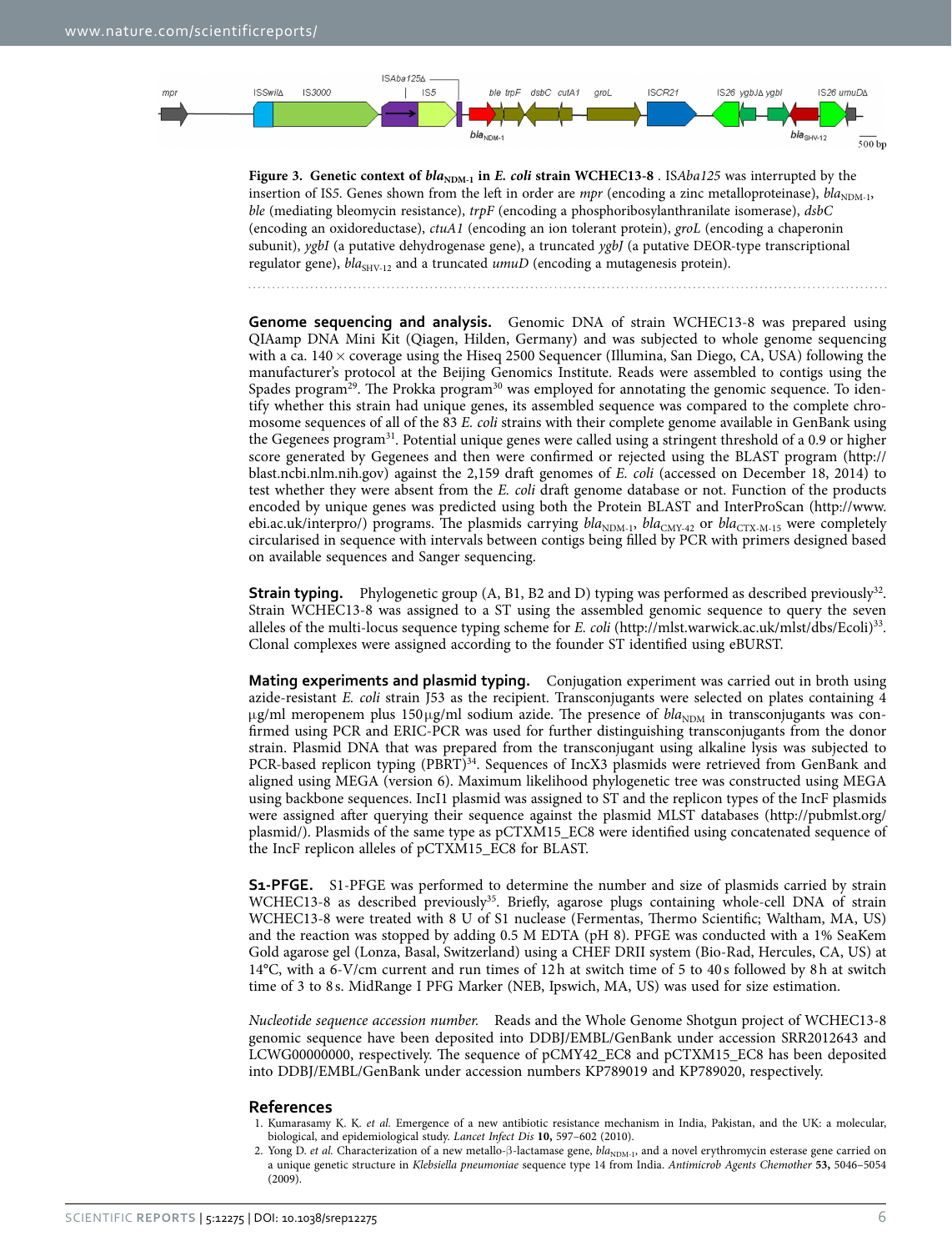- <span id="page-6-0"></span>3. Fu Y., Du X., Ji J., Chen Y., Jiang Y. & Yu Y. Epidemiological characteristics and genetic structure of  $bla_{NDM-1}$  in non-*baumannii Acinetobacter* spp. in China. *J Antimicrob Chemother* **67,** 2114–2122 (2012).
- <span id="page-6-1"></span>4. Zhou G. *et al.* NDM-1-producing strains, family *Enterobacteriaceae*, in hospital, Beijing, China. *Emerg Infect Dis* **20,** 340–342  $(2014)$
- <span id="page-6-2"></span>5. Hu F. *et al.* CHINET 2013 surveillance of bacterial resistance in China. *Chin J Infect Chemother* **14,** 369–378 (2014).
- <span id="page-6-3"></span>6. Zhang X. *et al.* First identification of coexistence of *bla*<sub>NDM-1</sub> and *bla*<sub>CMY-42</sub> among *Escherichia coli* ST167 clinical isolates. *BMC Microbiol* **13,** 282 (2013).
- 7. Liu Z. *et al.* Identification and characterization of the first *Escherichia coli* strain carrying NDM-1 gene in China. *PLoS One* **8,** e66666 (2013).
- 8. Qin S. *et al.* High incidence and endemic spread of NDM-1-positive *Enterobacteriaceae* in Henan Province, China. *Antimicrob Agents Chemother* **58,** 4275–4282 (2014).
- <span id="page-6-10"></span>9. Ho P., Li Z., Lo W., Cheung Y., Lin C. & Sham P. Identification and characterization of a novel incompatibility group X3 plasmid carrying *bla*<sub>NDM-1</sub> in *Enterobacteriaceae* isolates with epidemiological links to multiple geographical areas in China. *Emerging Microbes and Infections* **1,** e39 (2012).
- <span id="page-6-4"></span>10. Hentschke M., Kotsakis S. D., Wolters M., Heisig P., Miriagou V. & Aepfelbacher M. CMY-42, a novel plasmid-mediated CMY-2 variant AmpC β-lactamase. *Microb Drug Resist* **17,** 165–169 (2011).
- <span id="page-6-5"></span>11. Pannaraj P. S., Bard J. D., Cerini C. & Weissman S. J. Pediatric Carbapenem-Resistant *Enterobacteriaceae* in Los Angeles, California, a High-Prevalence Region in the United States. *Pediatr Infect Dis J* **34,** 11–16 (2014).
- <span id="page-6-6"></span>12. Helmy M. M. & Wasfi R. Phenotypic and molecular characterization of plasmid mediated AmpC β-lactamases among *Escherichia coli*, *Klebsiella* spp., and *Proteus mirabilis* isolated from urinary tract infections in Egyptian hospitals. *Biomed Res Int* **2014,** 171548 (2014).
- <span id="page-6-7"></span>13. Villa L., Garcia-Fernandez A., Fortini D. & Carattoli A. Replicon sequence typing of IncF plasmids carrying virulence and resistance determinants. *J Antimicrob Chemother* **65,** 2518–2529 (2010).
- <span id="page-6-8"></span>14. Garcia-Fernandez A. *et al.* Multilocus sequence typing of IncI1 plasmids carrying extended-spectrum β-lactamases in *Escherichia coli* and *Salmonella* of human and animal origin. *J Antimicrob Chemother* **61,** 1229–1233 (2008).
- <span id="page-6-9"></span>15. Cattoir V., Nordmann P., Silva-Sanchez J., Espinal P. & Poirel L. ISEcp*1*-mediated transposition of *qnrB*-like gene in *Escherichia coli*. *Antimicrob Agents Chemother* **52,** 2929–2932 (2008).
- <span id="page-6-11"></span>16. Johnson T. J. *et al.* Expansion of the IncX plasmid family for improved identification and typing of novel plasmids in drugresistant *Enterobacteriaceae*. *Plasmid* **68,** 43–50 (2012).
- <span id="page-6-12"></span>17. Yang P., Xie Y., Feng P., Zong Z. *bla*<sub>NDM-5</sub> carried by an IncX3 plasmid in *Escherichia coli* of the sequence type 167. *Antimicrob Agents Chemother* **58,** 7548–7552 (2014).
- 18. Garcia-Fernandez A. *et al. Klebsiella pneumoniae* ST258 producing KPC-3 identified in italy carries novel plasmids and OmpK36/ OmpK35 porin variants. *Antimicrob Agents Chemother* **56,** 2143–2145 (2012).
- 19. Ramos P. I. *et al.* Comparative analysis of the complete genome of KPC-2-producing *Klebsiella pneumoniae* Kp13 reveals remarkable genome plasticity and a wide repertoire of virulence and resistance mechanisms. *BMC Genomics* **15,** 54 (2014).
- 20. Ho P. L. et al. Molecular characterization of an atypical IncX3 plasmid pKPC-NY79 carrying *bla<sub>KPC-2</sub>* in a *Klebsiella pneumoniae*. *Curr Microbiol* **67,** 493–498 (2013).
- 21. Kassis-Chikhani N. *et al.* Complete nucleotide sequence of the first KPC-2- and SHV-12-encoding IncX plasmid, pKpS90, from *Klebsiella pneumoniae*. *Antimicrob Agents Chemother* **57,** 618–620 (2013).
- <span id="page-6-13"></span>22. Wang X. *et al.* An outbreak of a nosocomial NDM-1-producing *Klebsiella pneumoniae* ST147 at a teaching hospital in mainland China. *Microb Drug Resist* **20,** 144–149 (2014).
- <span id="page-6-14"></span>23. Sonnevend A. *et al.* Emergence and spread of NDM-1 producer *Enterobacteriaceae* with contribution of IncX3 plasmids in the United Arab Emirates. *J Med Microbiol* **62,** 1044–1050 (2013).
- <span id="page-6-15"></span>24. CLSI. Performance Standards for Antimicrobial Susceptibility Testing; Twenty-Third Informational Supplement. M100-S23. (ed^(eds). Clinical and Laboratory Standards Institute (2013).
- <span id="page-6-16"></span>25. Zong Z. & Zhang X. bla<sub>NDM-1</sub>-carrying *Acinetobacter johnsonii* detected in hospital sewage. *J Antimicrob Chemother* 68, 1007-1010 (2013).
- 26. Mendes R. E. *et al.* Rapid detection and identification of metallo-β-lactamase-encoding genes by multiplex real-time PCR assay and melt curve analysis. *J Clin Microbiol* **45,** 544–547 (2007).
- 27. Poirel L., Le Thomas I., Naas T., Karim A. & Nordmann P. Biochemical sequence analyses of GES-1, a novel class A extendedspectrum β-lactamase, and the class 1 integron In*52* from *Klebsiella pneumoniae*. *Antimicrob Agents Chemother* **44,** 622–632 (2000).
- 28. Bradford P. A. *et al.* Emergence of carbapenem-resistant *Klebsiella* species possessing the class A carbapenem-hydrolyzing KPC-2 and inhibitor-resistant TEM-30 β-lactamases in New York City. *Clin Infect Dis* **39,** 55–60 (2004).
- <span id="page-6-17"></span>29. Bankevich A. *et al.* SPAdes: a new genome assembly algorithm and its applications to single-cell sequencing. *J Comput Biol* **19,** 455–477 (2012).
- <span id="page-6-19"></span><span id="page-6-18"></span>30. Seemann T. Prokka: rapid prokaryotic genome annotation. *Bioinformatics* **30,** 2068–2069 (2014).
- 31. Agren J., Sundstrom A., Hafstrom T. & Segerman B. Gegenees: fragmented alignment of multiple genomes for determining phylogenomic distances and genetic signatures unique for specified target groups. *PLoS One* **7,** e39107 (2012).
- <span id="page-6-20"></span>32. Clermont O., Bonacorsi S. & Bingen E. Rapid and simple determination of the *Escherichia coli* phylogenetic group. *Appl Environ Microbiol* **66,** 4555–4558 (2000).
- <span id="page-6-21"></span>33. Wirth T. *et al.* Sex and virulence in *Escherichia coli*: an evolutionary perspective. *Mol Microbiol* **60,** 1136–1151 (2006).
- <span id="page-6-22"></span>34. Carattoli A., Bertini A., Villa L., Falbo V., Hopkins K. L. & Threlfall E. J. Identification of plasmids by PCR-based replicon typing. *J Microbiol Methods* **63,** 219–228 (2005).
- <span id="page-6-23"></span>35. Partridge S. R., Zong Z. & Iredell J. R. Recombination in IS*26* and Tn*2* in the evolution of multiresistance regions carrying *bla*CTX-M-15 on conjugative IncF plasmids from *Escherichia coli*. *Antimicrob Agents Chemother* **55,** 4971–4978 (2011).

#### **Acknowledgements**

This work was supported by a grant from the National Natural Science Foundation of China (project no. 81222025), the New Century Excellent Talents Program, Ministry of Education, China (project no. NCET-13-0399) and a grant from Sichuan Bureau of Science, China (project no. 2013JQ0042) to ZZ and Royal Society/NSFC international collaboration award IE121459 (Royal Society)/81311130143 (NSFC) to AM and ZZ.

#### **Author Contributions**

Concept and design: Z.Z.; Acquisition of data: Y.F., P.Y., X.W. and X.Y.; Analysis/Interpretation of data: A.M. and Z.Z.; Draft of manuscript: Z.Z.